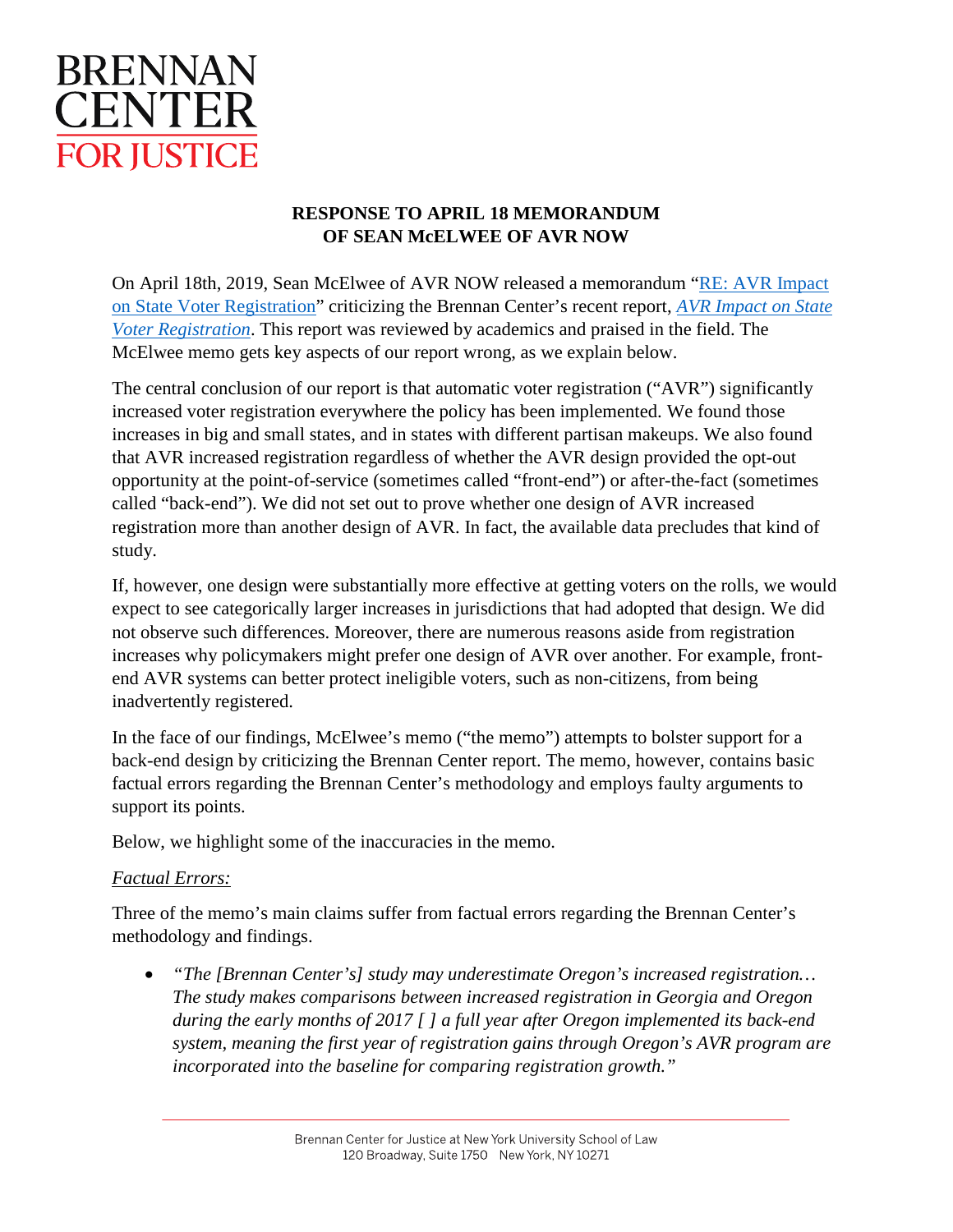This claim is incorrect. Our methodology does not use any registration data from 2016 in either the baseline or the test period. Rather, as explained on page 6 of the report, we measure growth by comparing 2013 registration rates to 2017 registration rates.

• *"There are several factors that could influence registration trends that the study does not adequately control for. State registration trends before AVR may be different across individual states using different front- and back-end systems, potentially biasing results… These levels are not considered in the analysis. Matching is only done on the weekly rate of registration."*

This claim is, likewise, untrue. As noted in every place we report matching results, as well as footnote 42 of the report, we matched census tracts based on both the number of weekly registrations prior to AVR *and* the share of the population that was registered before the policy change.<sup>[1](#page-1-0)</sup>

• *"Georgia's dramatic increase in registration could be accounted for by highly competitive Georgia 6th special election, which occurred during the time in question and attracted \$50 million in spending, and the work of New Georgia Project, whose primary goal is to register minority voters."*

As stated in our report, in footnote 29, we closely evaluated the potential impact of this race to determine if it would affect our results: "However, our statistical analysis showed that the leadup to the April special election did not materially influence statewide voter registration rates." To point out a potential problem without acknowledging our addressal of it is misleading.

## *Flawed Arguments:*

l

Beyond these basic factual errors, the memo presents inaccurate assessments of both the methodology and scope of the report. For instance, the memo argues that our study should not be used to "judge the efficacy of program models across states" because it "examines the rate of new registrations relative to the previous rate of registrations," and previous levels can "matter massively."

This is an illogical conclusion. The only appropriate way to compare the impact of AVR in each state is to scale each state's increase by the number of registrations prior to implementation. In other words, our methodology is sound precisely because it compares statewide registration numbers before and after the implementation of AVR.

More broadly, we did not study (nor claim to study) whether there is any difference in efficacy between different systems of AVR. Indeed, no one has. It is not possible to do so based on currently available data. Our basic point is narrower. If there were substantial differences in efficacy between these types of systems, we would expect to see categorically higher increases in registration rates in back-end jurisdictions compared to front-end jurisdictions. As we explained in our report, when we analyzed the data, we did not find such categorical differences.

<span id="page-1-0"></span> $<sup>1</sup>$  As we note in the report, registration rates are not available at the census tract level. As such, each census tract is</sup> assigned the pre-AVR registration rate of its county.